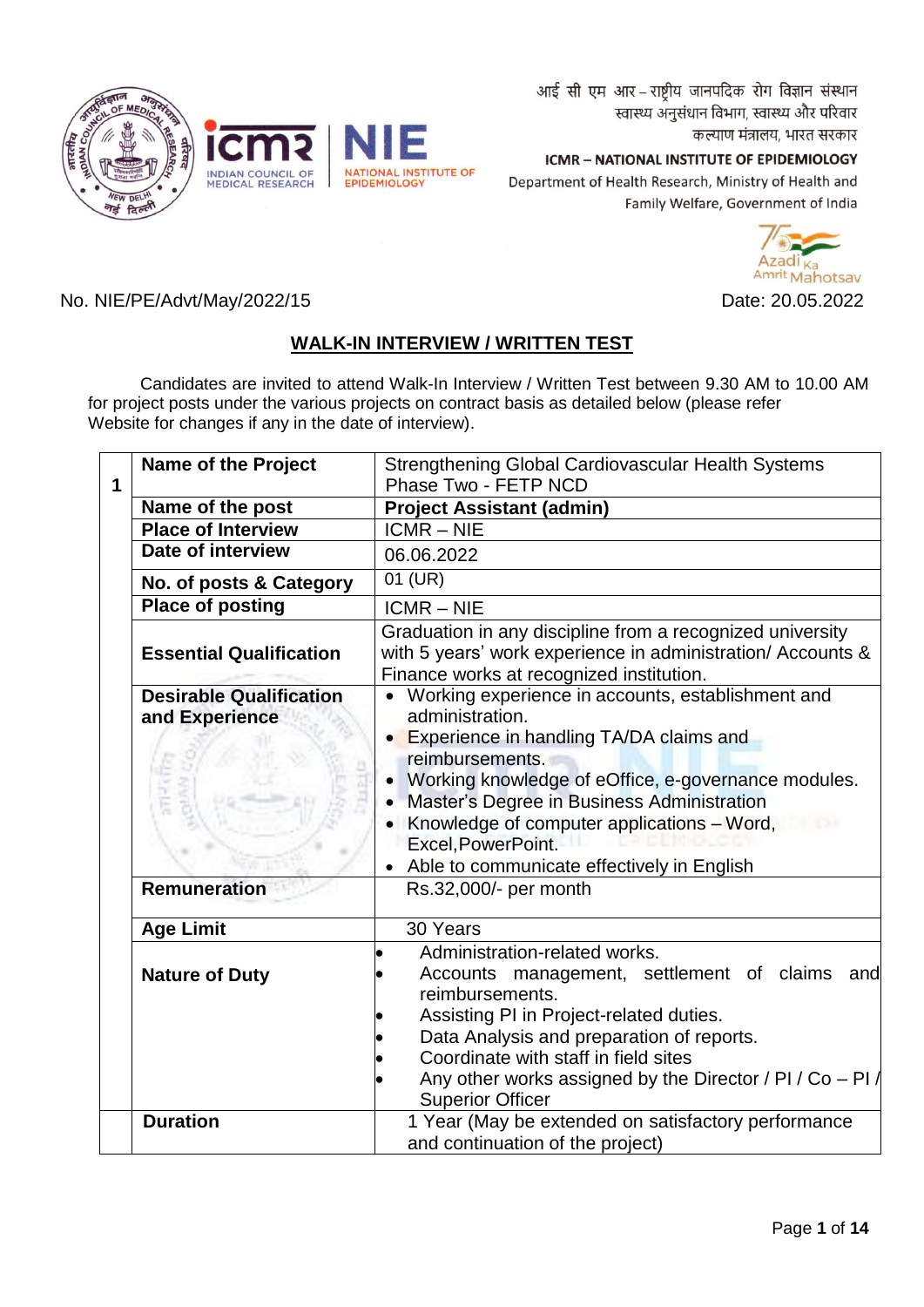| <b>Name of the Project</b>     | <b>HIV Sentinel Surveillance</b>                                                                                   |
|--------------------------------|--------------------------------------------------------------------------------------------------------------------|
|                                | National AIDS Control Organization (NACO)                                                                          |
| Name of the post               | <b>Consultant (Epidemiology)</b>                                                                                   |
| <b>Place of Interview</b>      | $ICMR - NIE$                                                                                                       |
| Date of interview              | 03.06.2022                                                                                                         |
| No. of posts & Category        | 01 (UR)                                                                                                            |
| <b>Place of posting</b>        | <b>ICMR-NIE</b>                                                                                                    |
|                                | MD/MAE/MPH degree after MBBS with relevant R&D                                                                     |
| <b>Essential Qualification</b> | experience and published papers.                                                                                   |
| <b>Desirable Qualification</b> | R &D experience in Public Health.                                                                                  |
| and Experience                 | Experience in handling national level projects.                                                                    |
|                                | Technical writings.                                                                                                |
| <b>Remuneration</b>            | Rs.1,00,000/- per month                                                                                            |
| <b>Age Limit</b>               | 70 Years                                                                                                           |
| <b>Nature of Duty</b>          | Assist PI in implementing studies on HIV/AIDS.<br>Report preparation.<br>Extensive field visits to various states. |
|                                | Handling large volume of dataset.<br>Familiar in statistical tools.                                                |
| <b>Duration</b>                | 1 Year (May be extended on satisfactory performance<br>and continuation of the project)                            |
| <b>Remarks</b>                 | The post may be downgraded to Junior Consultant<br>(Epidemiology), if no suitable candidate found.                 |

|   | <b>Name of the Project</b>     | <b>HIV Sentinel Surveillance</b>                       |  |
|---|--------------------------------|--------------------------------------------------------|--|
| 3 |                                | <b>National AIDS Control Organization (NACO)</b>       |  |
|   | Name of the post               | <b>Junior Consultant (Epidemiology)</b>                |  |
|   | <b>Place of Interview</b>      | $ICMR - NIE$                                           |  |
|   | Date of interview              | 03.06.2022                                             |  |
|   | No. of posts & Category        | 01 (UR)                                                |  |
|   | <b>Place of posting</b>        | $ICMR - NIE$                                           |  |
|   |                                | MBBS degree with relevant R&D experience and published |  |
|   | <b>Essential Qualification</b> | papers.                                                |  |
|   | <b>Desirable Qualification</b> | MD/MAE/MPH degree                                      |  |
|   | and Experience                 | R &D experience in Public Health.                      |  |
|   |                                | Experience in handling national level projects.        |  |
|   |                                | Technical writings.                                    |  |
|   | <b>Remuneration</b>            | Rs.70,000/- per month                                  |  |
|   |                                |                                                        |  |
|   | <b>Age Limit</b>               | 70 Years                                               |  |
|   |                                | Assist PI in implementing studies on HIV/AIDS.         |  |
|   | <b>Nature of Duty</b>          | Report preparation.                                    |  |
|   |                                | Extensive field visits to various states.              |  |
|   |                                | Handling large volume of dataset.                      |  |
|   |                                | Familiar in statistical tools.                         |  |
|   | <b>Duration</b>                | 1 Year (May be extended on satisfactory performance    |  |
|   |                                | and continuation of the project)                       |  |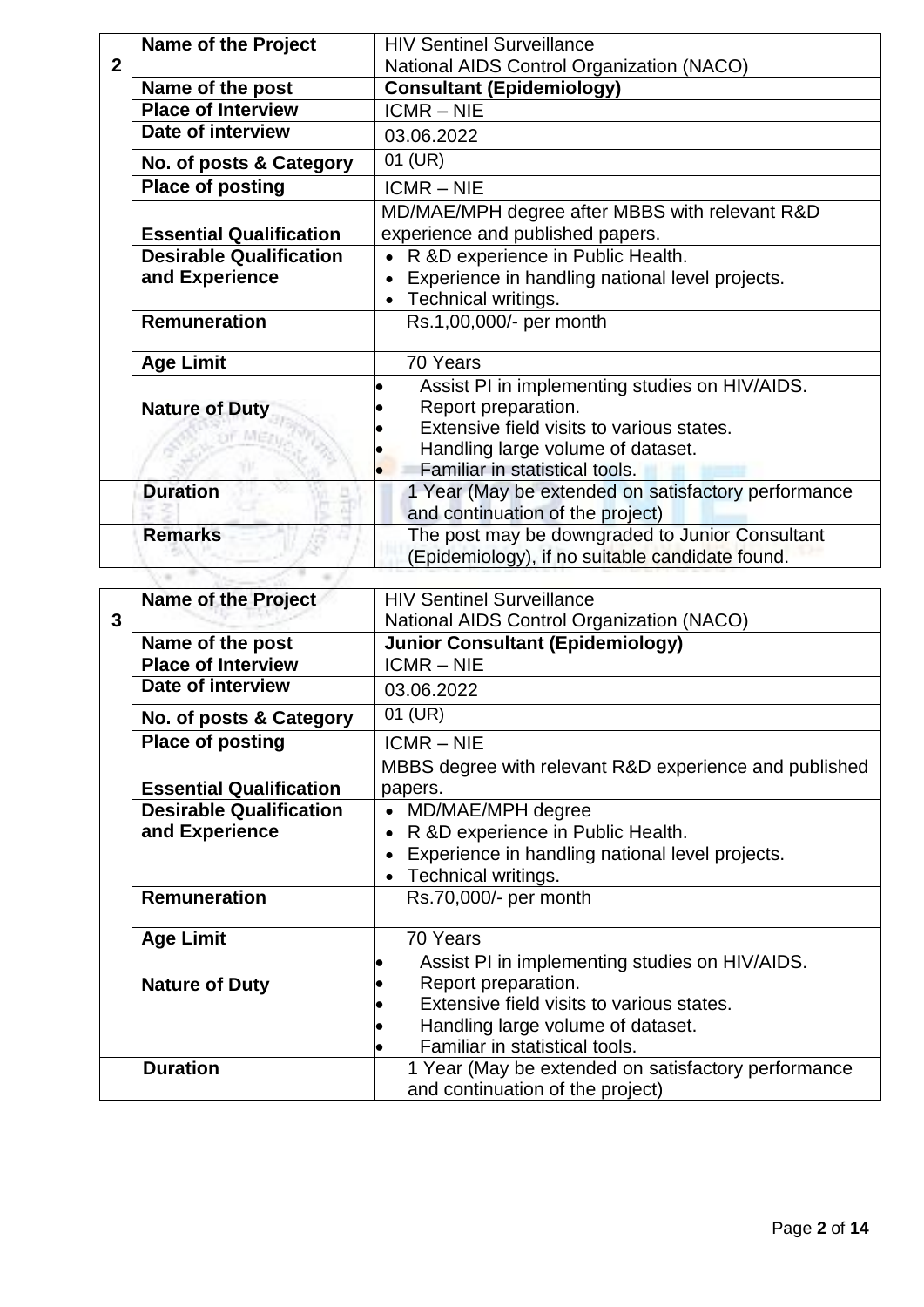|   | <b>Name of the Project</b>                       | Congenital Rubella Syndrome Surveillance in India                                                                                                                                                                                            |
|---|--------------------------------------------------|----------------------------------------------------------------------------------------------------------------------------------------------------------------------------------------------------------------------------------------------|
| 4 |                                                  | (UNDP-CRSS)                                                                                                                                                                                                                                  |
|   | Name of the post                                 | <b>Project Technical Assistant (Statistics)</b>                                                                                                                                                                                              |
|   | <b>Place of Interview</b>                        | $ICMR - NIE$                                                                                                                                                                                                                                 |
|   | Date of interview                                | 03.06.2022                                                                                                                                                                                                                                   |
|   | No. of posts & Category                          | 01 (OBC)                                                                                                                                                                                                                                     |
|   | <b>Place of posting</b>                          | <b>ICMR-NIE</b>                                                                                                                                                                                                                              |
|   | <b>Essential Qualification</b>                   | • Graduate degree in Statistics from a recognized<br>university with three years' work experience in<br>Statistics in a recognized institution.<br><b>OR</b>                                                                                 |
|   |                                                  | Master degree in Statistics/ Biostatistics from a<br>recognized university                                                                                                                                                                   |
|   | <b>Desirable Qualification</b><br>and Experience | Knowledge of<br>handling,<br>data<br>analysis<br>$\bullet$<br>and<br>interpretation, report writing.<br>Knowledge of computer applications and statistical<br>$\bullet$                                                                      |
|   |                                                  | software like SPSS, STATA & R<br>Working knowledge of MS Office applications (Word,<br>Excel, PowerPoint)                                                                                                                                    |
|   |                                                  | Supervise Data Entry personnel involved the project<br>perform Statistical Analysis and Writing of reports ect.<br>Perform data QA/QC for the Project.<br>Responsible for best practices in the data management<br>component of the project. |
|   | <b>Remuneration</b>                              | Rs.31,000/- per month                                                                                                                                                                                                                        |
|   | <b>Age Limit</b>                                 | 33 Years                                                                                                                                                                                                                                     |
|   | <b>Nature of Duty</b>                            | Maintenance and checking of case report forms<br>$\bullet$<br>Monitoring online data entry<br>$\bullet$<br>Data analysis using statistical software                                                                                          |
|   |                                                  | Assist PI in project management<br>Coordinate with project staff in sentinel sites<br>Any other work assigned by the Director/PI/Co-<br>PI/Supervisory officer.                                                                              |
|   | <b>Duration</b>                                  | Upto 31.11.2022 (May be extended based on<br>performance and continuation of project.)                                                                                                                                                       |

| 5 | <b>Name of the Project</b>                       | COVID-19 epidemiological sub-studies under the ongoing<br>study strengthening / promoting evidence based advocacy<br>for influenza prevention and control in India (COVID Sub<br>Study) |
|---|--------------------------------------------------|-----------------------------------------------------------------------------------------------------------------------------------------------------------------------------------------|
|   | Name of the post                                 | <b>Project Junior Nurse</b>                                                                                                                                                             |
|   | <b>Place of Interview</b>                        | $ICMR - NIE$                                                                                                                                                                            |
|   | Date of interview                                | 07.06.2022                                                                                                                                                                              |
|   | No. of posts & Category                          | 01 (UR)                                                                                                                                                                                 |
|   | <b>Place of posting</b>                          | $ICMR - NIE$                                                                                                                                                                            |
|   | <b>Essential Qualification</b>                   | High School or equivalent with science subject plus<br>certificate course in ANM with 5 years of experience from<br>A recognized Institute / Board.                                     |
|   | <b>Desirable Qualification</b><br>and Experience | Graduate degree in Nursing with working knowledge<br>$\bullet$<br>of computer.                                                                                                          |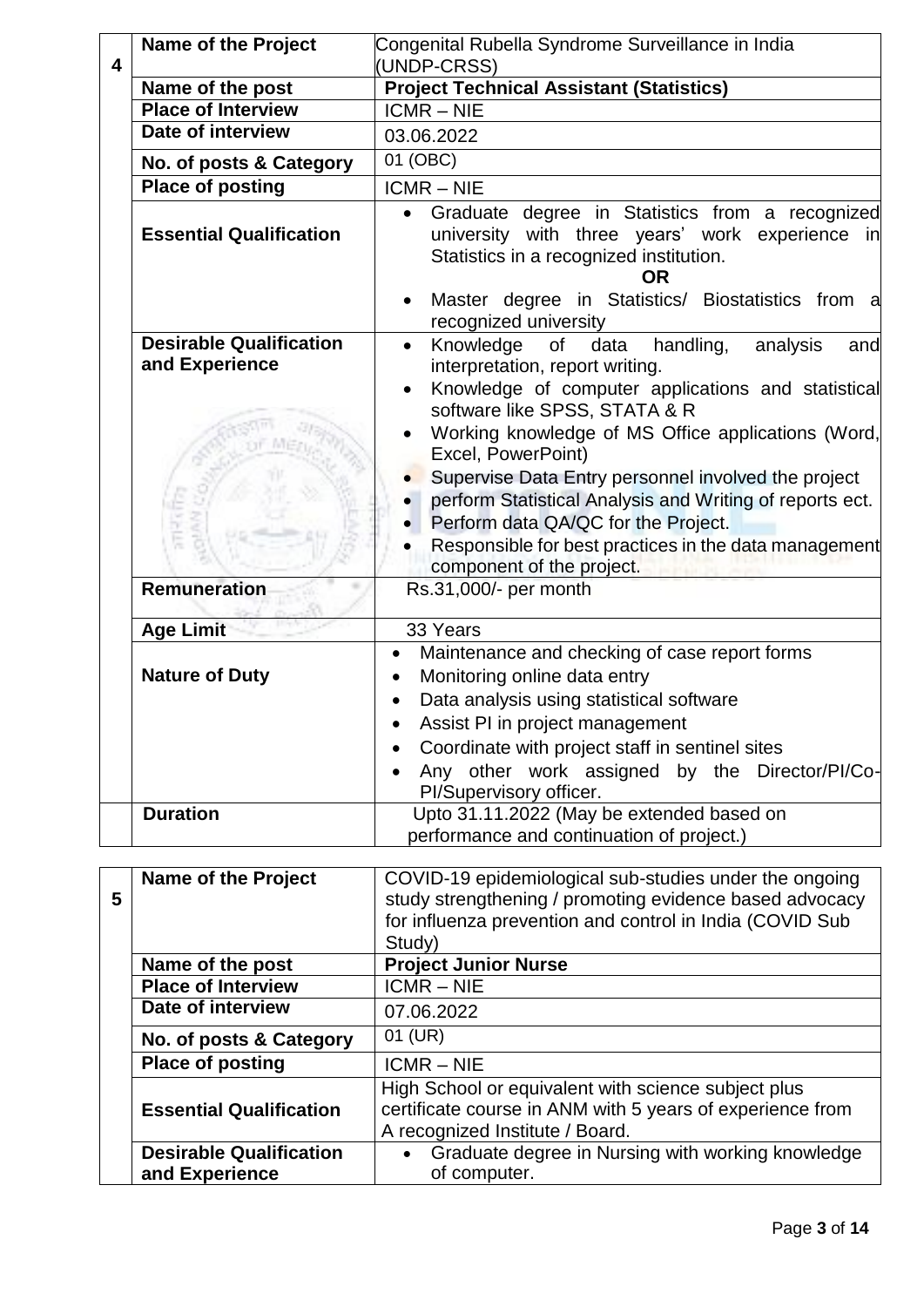| <b>Remuneration</b>   | Rs.18,000/- per month                                                                                                                                                                                                                                                                                                                                                                         |
|-----------------------|-----------------------------------------------------------------------------------------------------------------------------------------------------------------------------------------------------------------------------------------------------------------------------------------------------------------------------------------------------------------------------------------------|
| <b>Age Limit</b>      | 28 Years                                                                                                                                                                                                                                                                                                                                                                                      |
| <b>Nature of Duty</b> | Collect clinical history and other project-specific details.<br>$\bullet$<br>Collect biological samples (Blood, Urine, throat swab,<br>$\bullet$<br>nasal swab) for laboratory testing.<br>Report to the project assistant/ project Scientist on case<br>$\bullet$<br>enrolment and data collection.<br>Any other work assigned by the Director/PI/Co-PI/<br>$\bullet$<br>Supervisory officer |
| <b>Duration</b>       | Six months (May be extended on satisfactory<br>performanceand continuation of the project)                                                                                                                                                                                                                                                                                                    |

| 6 | <b>Name of the Project</b>                       | Strengthening / promoting evidence based advocacy for<br>influenza prevention and control in India (INSPIRE II)                                                                                                                                                                                                                                                                                                     |
|---|--------------------------------------------------|---------------------------------------------------------------------------------------------------------------------------------------------------------------------------------------------------------------------------------------------------------------------------------------------------------------------------------------------------------------------------------------------------------------------|
|   | Name of the post                                 | <b>Project Staff Nurse</b>                                                                                                                                                                                                                                                                                                                                                                                          |
|   | <b>Place of Interview</b>                        | $ICMR - NIE$                                                                                                                                                                                                                                                                                                                                                                                                        |
|   | Date of interview                                | 07.06.2022                                                                                                                                                                                                                                                                                                                                                                                                          |
|   | No. of posts & Category                          | 01 (UR)                                                                                                                                                                                                                                                                                                                                                                                                             |
|   | <b>Place of posting</b>                          | $ICMR - NIE$                                                                                                                                                                                                                                                                                                                                                                                                        |
|   | <b>Essential Qualification</b>                   | Diploma in Nursing / Midwifery (GNM) or equivalent and<br>registered nurse or ANM with any state nursing council                                                                                                                                                                                                                                                                                                    |
|   | <b>Desirable Qualification</b><br>and Experience | B.Sc. in Nursing.<br>Experience in data collection in field based health<br>$\bullet$<br>research surveys.<br>Experience in clinical examination.<br>Experience in blood collection.<br>Experience in collection of nasal and oro - pharyngeal<br>swabs<br>Knowledge of computer applications.                                                                                                                      |
|   | <b>Remuneration</b>                              | Rs.31,500/- per month                                                                                                                                                                                                                                                                                                                                                                                               |
|   | <b>Age Limit</b>                                 | 30 Years                                                                                                                                                                                                                                                                                                                                                                                                            |
|   | <b>Nature of Duty</b>                            | Coordinate/conduct field-based surveillance.<br>Collect socio-demographic information.<br>Carry out clinical assessment of study participants.<br>Collection of blood, oropharyngeal and nasal swabs.<br>Collect treatment related<br>information<br>from<br>the<br>participants.<br>To carry out hospital based surveillance.<br>Perform any other work assigned by the Director/PI/Co-<br>PI/Supervisory officer. |
|   | <b>Duration</b>                                  | Six months (May be extended on satisfactory<br>performanceand continuation of the project)                                                                                                                                                                                                                                                                                                                          |

| <b>Name of the Project</b> | Establishment of surveillance system in a rural population<br>cohort for describing epidemiology of SARS CoV-2, Dengue<br>and Chikungunya Infection towards setting up of field based<br>clinical trial site in Model Rural Health Research Unit in<br>Tirunelveli, Tamil Nadu (CoDenChik) |
|----------------------------|--------------------------------------------------------------------------------------------------------------------------------------------------------------------------------------------------------------------------------------------------------------------------------------------|
| Name of the post           | <b>Project Assistant</b>                                                                                                                                                                                                                                                                   |
| <b>Place of Interview</b>  | $ICMR - NIE$                                                                                                                                                                                                                                                                               |
| Date of interview          | 06.06.2022                                                                                                                                                                                                                                                                                 |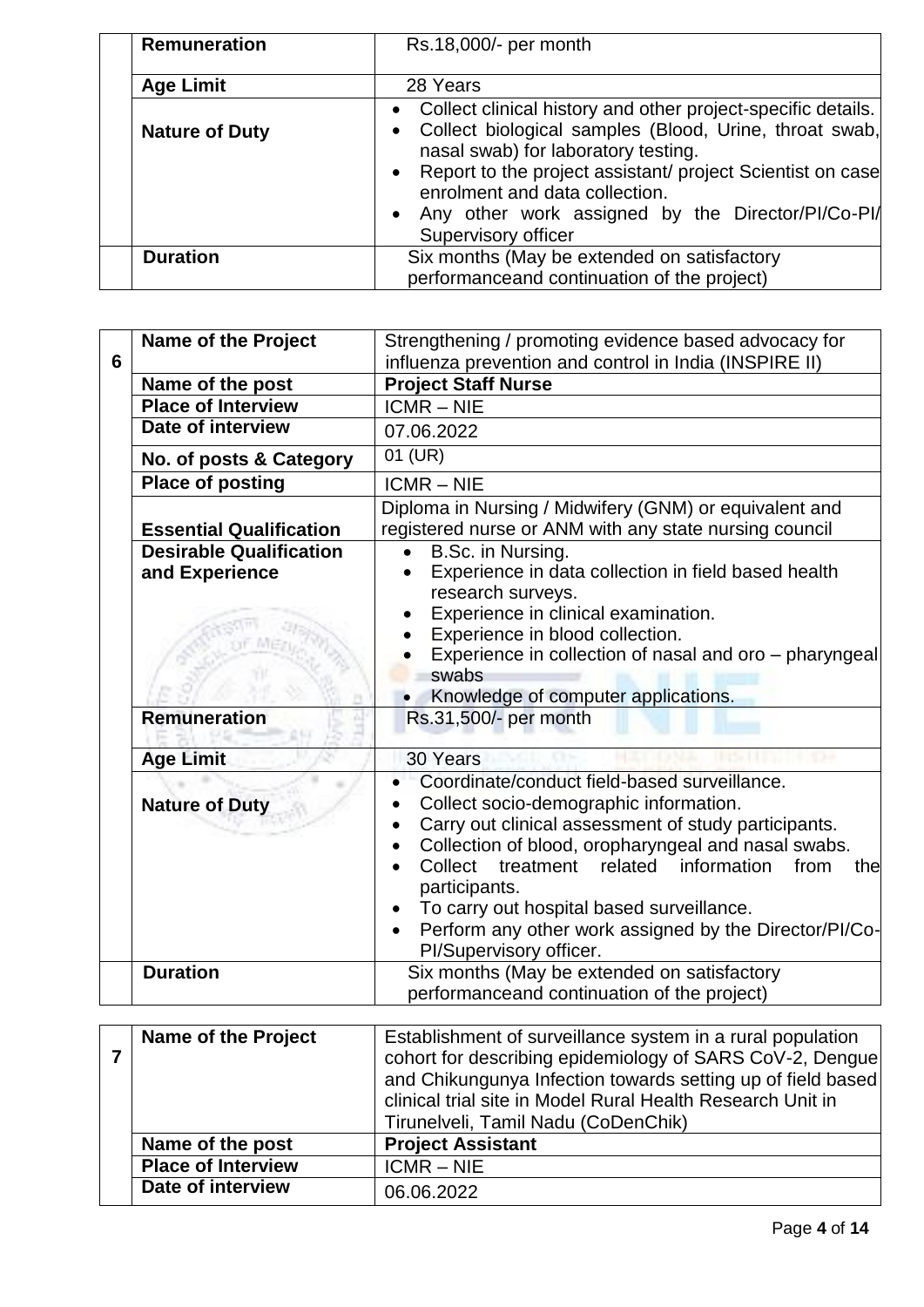| No. of posts & Category                          | 01 (OBC)                                                                                                                                                                                                                                                                                                                                                                                                                                                                                                                                                                                                                                                                                                                                                                                                                                                                                                                                                                                             |
|--------------------------------------------------|------------------------------------------------------------------------------------------------------------------------------------------------------------------------------------------------------------------------------------------------------------------------------------------------------------------------------------------------------------------------------------------------------------------------------------------------------------------------------------------------------------------------------------------------------------------------------------------------------------------------------------------------------------------------------------------------------------------------------------------------------------------------------------------------------------------------------------------------------------------------------------------------------------------------------------------------------------------------------------------------------|
| <b>Place of posting</b>                          | Model Rural Health Research Unit, Govt. Primary Health<br>Centre campus, Kallur, Tirunelveli District, Tamil Nadu                                                                                                                                                                                                                                                                                                                                                                                                                                                                                                                                                                                                                                                                                                                                                                                                                                                                                    |
| <b>Essential Qualification</b>                   | Graduation in any discipline from a recognized university<br>with 5 years' work experience in administration/finance and<br>Accounts works at recognized institution.                                                                                                                                                                                                                                                                                                                                                                                                                                                                                                                                                                                                                                                                                                                                                                                                                                |
| <b>Desirable Qualification</b><br>and Experience | Working experience in accounts, establishment and<br>Administration.<br>Experience in handling TA/DA claims and<br>Reimbursements.<br>Working knowledge of eOffice, e-governance<br>modules.<br>Master's Degree in Business Administration.<br>Knowledge of computer applications - Word, Excel,<br>PowerPoint.<br>Able to communicate effectively in English.                                                                                                                                                                                                                                                                                                                                                                                                                                                                                                                                                                                                                                       |
| Remuneration                                     | Rs.32,000/- per month                                                                                                                                                                                                                                                                                                                                                                                                                                                                                                                                                                                                                                                                                                                                                                                                                                                                                                                                                                                |
| <b>Age Limit</b>                                 | 33 Years                                                                                                                                                                                                                                                                                                                                                                                                                                                                                                                                                                                                                                                                                                                                                                                                                                                                                                                                                                                             |
| <b>Nature of Duty</b>                            | Primary responsibility will be to do the necessary<br>groundwork (requests/notes/follow-up) in a<br>timely<br>manner for all aspects of this project as follows:<br>1. Project establishment activities incl. staff recruitment,<br>attendance, leave, resignation and filling-up vacancies.<br>2. Accounts management, settlement of claims, and<br>reimbursements.<br>3. Building and equipment maintenance including timely<br>AMC /repairs.<br>4. Travel management including arrangements for hotel<br>booking, vehicle booking, TA/DA claim/ honorarium<br>forms for meetings/M&E visits by investigators/<br>supervisory team/ sponsors/ external monitors.<br>5. Stores management including preparing purchase<br>requests, follow-up on purchase process till receipt of<br>items, inventory/ asset maintenance.<br>6. Transport vehicle management including vehicle<br>indents/mileage logs.<br>7. Any other work assigned by the Director / PI / Co - PI/<br><b>Supervisory Officer</b> |
| <b>Duration</b>                                  | Three Months (May be extended on satisfactory<br>performanceand continuation of the project)                                                                                                                                                                                                                                                                                                                                                                                                                                                                                                                                                                                                                                                                                                                                                                                                                                                                                                         |
|                                                  |                                                                                                                                                                                                                                                                                                                                                                                                                                                                                                                                                                                                                                                                                                                                                                                                                                                                                                                                                                                                      |

| 8 | <b>Name of the Project</b> | Establishment of surveillance system in a rural population<br>cohort for describing epidemiology of SARS CoV-2, Dengue<br>and Chikungunya Infection towards setting up of field based<br>clinical trial site in Model Rural Health Research Unit in<br>Tirunelveli, Tamil Nadu (CoDenChik) |
|---|----------------------------|--------------------------------------------------------------------------------------------------------------------------------------------------------------------------------------------------------------------------------------------------------------------------------------------|
|   | Name of the post           | Project Scientist - B (Non-medical) (Lab)                                                                                                                                                                                                                                                  |
|   | <b>Place of Interview</b>  | $ICMR - NIE$                                                                                                                                                                                                                                                                               |
|   | Date of interview          | 07.06.2022                                                                                                                                                                                                                                                                                 |
|   | No. of posts & Category    | 01 (OBC)                                                                                                                                                                                                                                                                                   |
|   | <b>Place of posting</b>    | Model Rural Health Research Unit, Govt. Primary Health<br>Centre campus, Kallur, Tirunelveli District, Tamil Nadu                                                                                                                                                                          |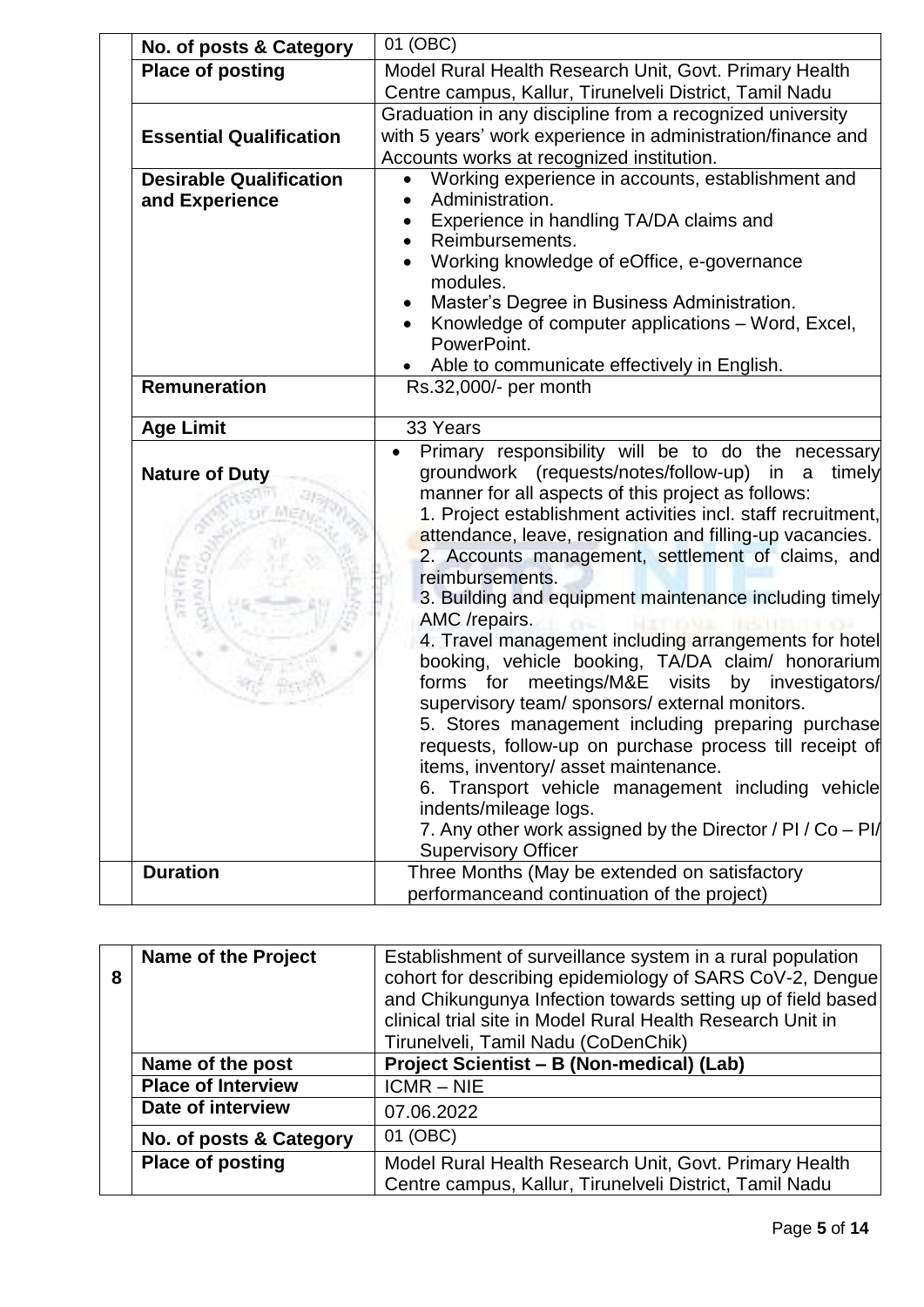| <b>Essential Qualification</b>                   | First class Master's degree in Microbiology/ Medical Lab<br>Technology/Virology/Molecular Biology from a recognized<br>university with 2 years R&D/ teaching experience in the<br>Relevant subject.<br>(OR)<br>Second class Master degree in Microbiology/ Medical Lab<br>Technology/Virology/Molecular Biology + PhD from a<br>Recognized university in the above subjects.                                                                                                                                                                                                                                                                                    |
|--------------------------------------------------|-----------------------------------------------------------------------------------------------------------------------------------------------------------------------------------------------------------------------------------------------------------------------------------------------------------------------------------------------------------------------------------------------------------------------------------------------------------------------------------------------------------------------------------------------------------------------------------------------------------------------------------------------------------------|
| <b>Desirable Qualification</b><br>and Experience | Doctoral degree/ Post-doctoral experience in<br>Microbiology/ Medical Lab Technology/ Virology/<br>Molecular Biology/ Infectious diseases.<br>Hands-on experience in performing endpoint PCR and<br>Real Time PCR (qPCR).<br>Trained in GCP/GLP.<br>Good scientific writing skills evidenced by research<br>publications.<br>Experience in biomedical research involving human<br>samples and testing.<br>Knowledge of Computer Applications/Bioinformatics.                                                                                                                                                                                                    |
| <b>Remuneration</b>                              | Rs.48,000/- Plus HRA per month                                                                                                                                                                                                                                                                                                                                                                                                                                                                                                                                                                                                                                  |
| <b>Age Limit</b>                                 | 38 Years                                                                                                                                                                                                                                                                                                                                                                                                                                                                                                                                                                                                                                                        |
| <b>Nature of Duty</b>                            | To provide support for planning,<br>managing<br>and<br>implementation of laboratory component of the project.<br>Coordinate with clinical recruitment sites in the<br>implementation of the project especially the laboratory<br>component.<br>protocols/SOPs/teaching<br>Prepare<br>laboratory<br>and<br>training materials.<br>Supervise laboratory personnel.<br>Perform laboratory testing incl. end/real time PCR etc.<br>Perform laboratory QA/QC for the project.<br>Responsible for Best Documentation practices in the<br>component including<br>of<br>laboratory<br>maintenance<br>laboratory records, reports, inventory (logistics and<br>samples). |
|                                                  | Contribute to the preparation of project technical reports.<br>Any other work assigned by the Director/PI/Co-<br>PI/Supervisory officer                                                                                                                                                                                                                                                                                                                                                                                                                                                                                                                         |

|   | <b>Name of the Project</b>     | Rheumatoid arthritis project under Health Technology                                                                                                                                           |
|---|--------------------------------|------------------------------------------------------------------------------------------------------------------------------------------------------------------------------------------------|
| 9 |                                | <b>Assessment Resource Centre (RA-HTARC)</b>                                                                                                                                                   |
|   | Name of the post               | <b>Project Junior Consultant</b>                                                                                                                                                               |
|   | <b>Place of Interview</b>      | $ICMR - NIE$                                                                                                                                                                                   |
|   | Date of interview              | 03.06.2022                                                                                                                                                                                     |
|   | No. of posts & Category        | 01                                                                                                                                                                                             |
|   | <b>Place of posting</b>        | <b>ICMR-NIE</b>                                                                                                                                                                                |
|   | <b>Essential Qualification</b> | Master's degree in Economics/Health Economics/<br>Econometrics/ Statistics/ Actuarial Science/ Data Analytics/<br>Public Health with one year of research experience in the<br>relevant field. |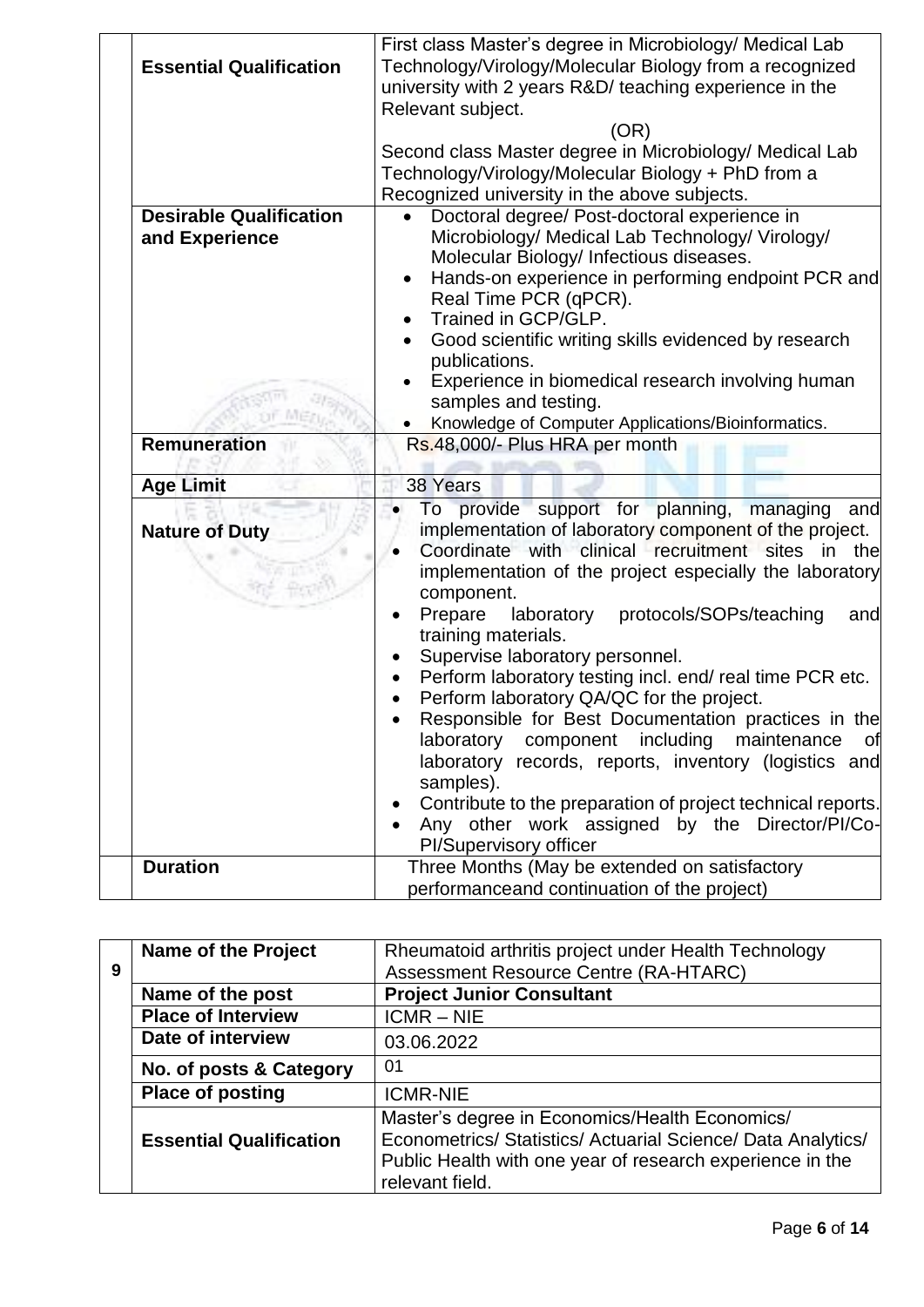| <b>Desirable Qualification</b><br>and Experience<br><b>Remuneration</b> | • Previous experience in conducting of health economic<br>studies or economic model<br>Working knowledge of statistics packages like SPSS,<br>R and Spread Sheet such as MS Excel.<br>Good Scientific writing and communication skills.<br>Rs.40,000/- per month (Consolidated)                                                                                                                                                                                                                                                                                                                                                                                                      |  |  |
|-------------------------------------------------------------------------|--------------------------------------------------------------------------------------------------------------------------------------------------------------------------------------------------------------------------------------------------------------------------------------------------------------------------------------------------------------------------------------------------------------------------------------------------------------------------------------------------------------------------------------------------------------------------------------------------------------------------------------------------------------------------------------|--|--|
|                                                                         |                                                                                                                                                                                                                                                                                                                                                                                                                                                                                                                                                                                                                                                                                      |  |  |
| <b>Age Limit</b>                                                        | 45 Years                                                                                                                                                                                                                                                                                                                                                                                                                                                                                                                                                                                                                                                                             |  |  |
| <b>Nature of Duty</b>                                                   | Will prepare the study design, develop design analytic<br>tree and Markova models, and formulate the model in<br>spreadsheet /other software's statistical analysis, report<br>writing and dissemination of results.<br>Conduction of literature review including systematic<br>$\bullet$<br>review and meta- analysis.<br>Supervise/collect primary data collection for costing and,<br>$\bullet$<br>stakeholders' interviews, statistical analysis, report<br>writing and dissemination of results.<br>To provide support for planning, managing and<br>implementation of various components of the HTA<br>projects.<br>Field visit to survey sites for monitoring &<br>evaluation |  |  |
| <b>Duration</b>                                                         | Any other works assigned by the Director/PI<br>One year (May be extended on satisfactory performance                                                                                                                                                                                                                                                                                                                                                                                                                                                                                                                                                                                 |  |  |
|                                                                         | and continuation of the project)                                                                                                                                                                                                                                                                                                                                                                                                                                                                                                                                                                                                                                                     |  |  |

|    | <b>Name of the Project</b>                       | Strengthening laboratory surveillance for pneumococcal                                                                                                                                                                                                                                                                                                                                                         |  |  |
|----|--------------------------------------------------|----------------------------------------------------------------------------------------------------------------------------------------------------------------------------------------------------------------------------------------------------------------------------------------------------------------------------------------------------------------------------------------------------------------|--|--|
| 10 |                                                  | meningitis in India to understand the impact of                                                                                                                                                                                                                                                                                                                                                                |  |  |
|    |                                                  | pneumococcal conjugate vaccine (PCV) rollout (BMGF)                                                                                                                                                                                                                                                                                                                                                            |  |  |
|    | Name of the post                                 | <b>Project Scientist - B (Non-medical)</b>                                                                                                                                                                                                                                                                                                                                                                     |  |  |
|    | <b>Place of Interview</b>                        | $ICMR - NIE$                                                                                                                                                                                                                                                                                                                                                                                                   |  |  |
|    | Date of interview                                | 08.06.2022                                                                                                                                                                                                                                                                                                                                                                                                     |  |  |
|    | No. of posts & Category                          | 01 (SC)                                                                                                                                                                                                                                                                                                                                                                                                        |  |  |
|    | <b>Place of posting</b>                          | <b>ICMR-NIE</b>                                                                                                                                                                                                                                                                                                                                                                                                |  |  |
|    | <b>Essential Qualification</b>                   | First class Master's degree in Statistics/ Biostatistics from a<br>recognized university with 2 years R&D/ teaching<br>experience in the Health Research.<br>(OR)<br>Second class Master degree with PhD. In Statistics/<br>Biostatistics from a recognized university.                                                                                                                                        |  |  |
|    | <b>Desirable Qualification</b><br>and Experience | Experience in data management and analysis using<br>advanced statistical techniques<br>Well experienced in SPSS/STATA and other statistical<br>packages<br>Knowledge of using RED Cap software.<br>$\bullet$<br>Proven ability to work effectively in a team<br>environment.<br>Knowledge of ODK based data capture tools &<br>$\bullet$<br>developing questionnaire.<br>Publication in peer-reviewed journals |  |  |
|    | <b>Remuneration</b>                              | Rs.48,000/- Plus HRA per month                                                                                                                                                                                                                                                                                                                                                                                 |  |  |
|    | <b>Age Limit</b>                                 | 40 Years                                                                                                                                                                                                                                                                                                                                                                                                       |  |  |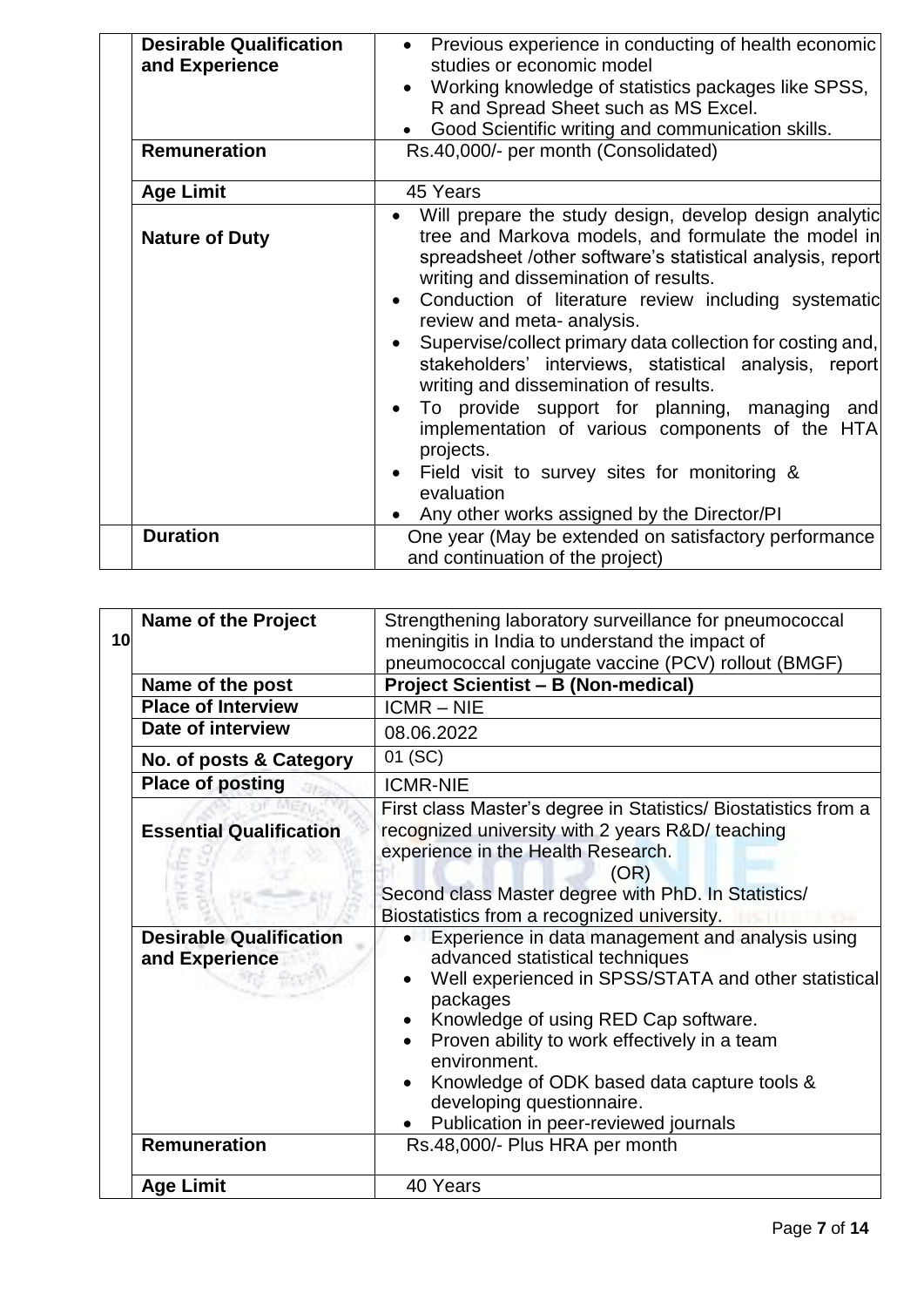|                       | The prospective candidate should be a self starter with strong |  |  |  |
|-----------------------|----------------------------------------------------------------|--|--|--|
| <b>Nature of Duty</b> | commitment, good communication and managerial skills.          |  |  |  |
|                       | The candidate should have the ability to work well under       |  |  |  |
|                       | pressure and balance competing priorities in a demanding       |  |  |  |
|                       | work environment.                                              |  |  |  |
|                       | <b>Broad responsibility</b>                                    |  |  |  |
|                       | • Should perform data management and analysis                  |  |  |  |
|                       | Should perform Data related Quality control and                |  |  |  |
|                       | assurance activities.                                          |  |  |  |
|                       | • Should contribute to preparation of research reports         |  |  |  |
|                       | and manuscripts.                                               |  |  |  |
|                       | • Should perform supervision of<br>data                        |  |  |  |
|                       | collection/management activities                               |  |  |  |
|                       | • Any other work assigned by the Director/PI/Co-               |  |  |  |
|                       | PI/Supervisory Officer.                                        |  |  |  |
| <b>Duration</b>       | Six Months (May be extended on satisfactory                    |  |  |  |
|                       |                                                                |  |  |  |
|                       | performanceand continuation of the project)                    |  |  |  |

| 11 | <b>Name of the Project</b>                       | Strengthening laboratory surveillance for pneumococcal<br>meningitis in India to understand the impact of                                                                                                                                                                                                                                         |  |  |
|----|--------------------------------------------------|---------------------------------------------------------------------------------------------------------------------------------------------------------------------------------------------------------------------------------------------------------------------------------------------------------------------------------------------------|--|--|
|    |                                                  | pneumococcal conjugate vaccine (PCV) rollout (BMGF)                                                                                                                                                                                                                                                                                               |  |  |
|    | Name of the post                                 | Project Scientist - C (Medical/Non-medical)                                                                                                                                                                                                                                                                                                       |  |  |
|    | <b>Place of Interview</b>                        | $ICMR - NIE$                                                                                                                                                                                                                                                                                                                                      |  |  |
|    | Date of interview                                | 08.06.2022                                                                                                                                                                                                                                                                                                                                        |  |  |
|    | No. of posts & Category                          | $01$ (UR)                                                                                                                                                                                                                                                                                                                                         |  |  |
|    | <b>Place of posting</b>                          | <b>ICMR-NIE</b>                                                                                                                                                                                                                                                                                                                                   |  |  |
|    |                                                  | <b>Medical</b>                                                                                                                                                                                                                                                                                                                                    |  |  |
|    | <b>Essential Qualification</b>                   | MD in Preventive and Social Medicine/ General Medicine/<br>Paediatrics' with one year relevant experience<br>OR                                                                                                                                                                                                                                   |  |  |
|    |                                                  | MPH/DPH following MBBS with two years relevant<br>experience                                                                                                                                                                                                                                                                                      |  |  |
|    |                                                  | OR.                                                                                                                                                                                                                                                                                                                                               |  |  |
|    |                                                  | MBBS Degree with 4 years relevant experience.<br>(ALL Medical degrees should be NMC recognized)                                                                                                                                                                                                                                                   |  |  |
|    |                                                  | Non-medical<br>BDS Degree recognized by DCI with five years' experience<br>in Public Health/ Epidemiology.<br>OR.                                                                                                                                                                                                                                 |  |  |
|    |                                                  | 1 <sup>st</sup> Class Master's Degree in Epidemiology/ Data Sciences/<br>Microbiology/ Biotechnology with 4 years public health/<br>medical research experience<br><b>OR</b>                                                                                                                                                                      |  |  |
|    |                                                  | 2 <sup>nd</sup> Class Master's Degree in Epidemiology/ Data Sciences/<br>Microbiology/ Biotechnology + PhD with 4 years public<br>health/ medical research experience.                                                                                                                                                                            |  |  |
|    | <b>Desirable Qualification</b><br>and Experience | Proven experience in scientific writing communication<br>as evidenced by publications in peer reviewed<br>PubMed indexed journals<br>Working knowledge of Statistical Packages like SPSS,<br>R and spread sheets such as MS Excel or Redcap<br>Post-Doctoral Research in infectious disease<br>epidemiology/ vaccine preventable disease research |  |  |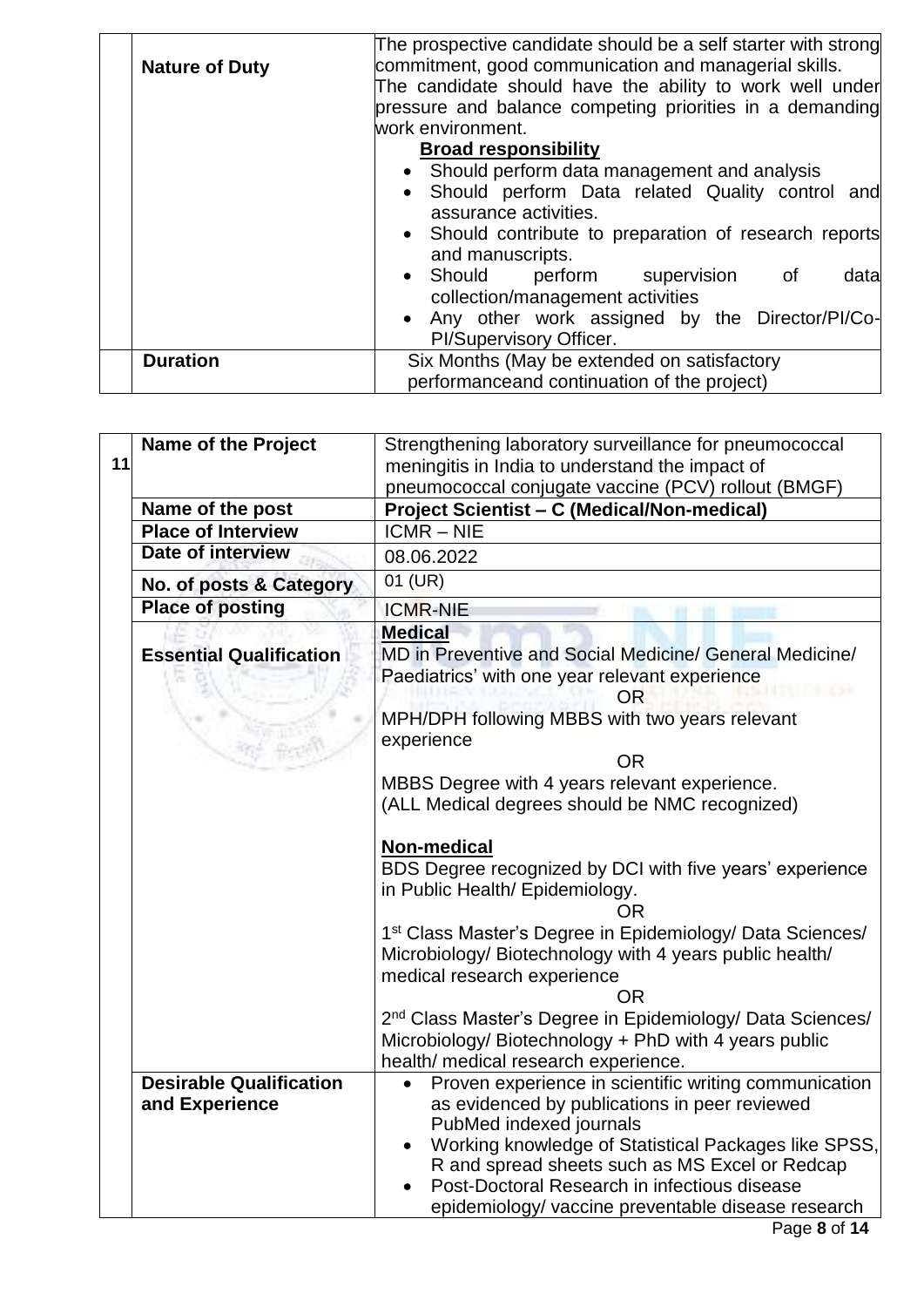|                       | in recognized institutes.                                                                                                                                                                                                                                                                                                                                                                                                                                                                                                                                                                                                                                                                                                                                                                                                                                                                                                                                             |  |  |
|-----------------------|-----------------------------------------------------------------------------------------------------------------------------------------------------------------------------------------------------------------------------------------------------------------------------------------------------------------------------------------------------------------------------------------------------------------------------------------------------------------------------------------------------------------------------------------------------------------------------------------------------------------------------------------------------------------------------------------------------------------------------------------------------------------------------------------------------------------------------------------------------------------------------------------------------------------------------------------------------------------------|--|--|
| <b>Remuneration</b>   | Medical: Consolidated salary Rs. 64,000/- plus HRA per<br>month<br>Non-medical: Consolidated salary Rs. 51,000/- Plus HRA per<br>month                                                                                                                                                                                                                                                                                                                                                                                                                                                                                                                                                                                                                                                                                                                                                                                                                                |  |  |
| <b>Age Limit</b>      | 40 Years                                                                                                                                                                                                                                                                                                                                                                                                                                                                                                                                                                                                                                                                                                                                                                                                                                                                                                                                                              |  |  |
| <b>Nature of Duty</b> | The prospective candidate should be a self-starter with strong<br>commitment, good communication and managerial skills.<br>The candidate should have the ability to work well under<br>pressure and balance competing priorities in a demanding<br>work environment.<br><b>Broad responsibility</b><br>• Should network with Clinical Sites, Regional & National<br>Reference Laboratories to ensure smooth conductance<br>f surveillance activities under the project.<br>Should contribute to grant administration and fund<br>management.<br>Should organize meetings// workshops/<br>training<br>programs<br>Should undertake M&E visits to surveillance sites<br>Should prepare periodic/ interim/ final reports based on<br>the study findings.<br>Should independently and as a team develop and<br>contribute to manuscripts based on study data for<br>publication in peer reviewed research journals<br>Any other work assigned by the Director/ PI/ Co-PI/ |  |  |
| <b>Duration</b>       | <b>Supervisory Officer</b><br>Six Months (May be extended on satisfactory<br>performance and continuation of the project)                                                                                                                                                                                                                                                                                                                                                                                                                                                                                                                                                                                                                                                                                                                                                                                                                                             |  |  |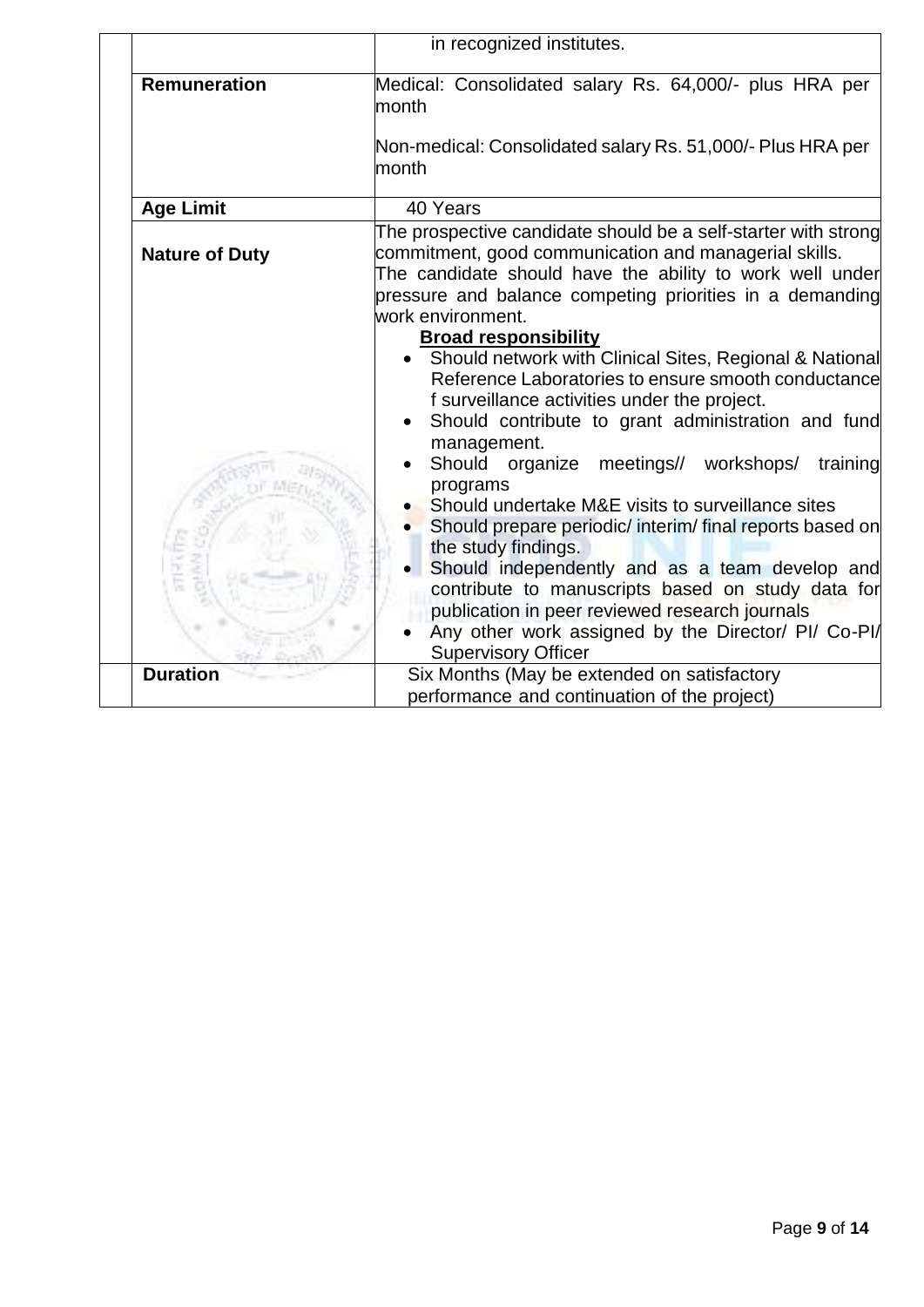# **Instructions to the candidates for Walk in Interview**

- 1. Please bring the filled in application with one set of photocopy of qualification and experience and other testimonials.
- 2. Candidate should submit all certificates / testimonials in original for verification. Candidates who fail to bring the Original Certificates for written test / Interview will not be considered**.**
- 3. Age relaxation is admissible in respect of OBC candidates, Retrenched Government Employees, Departmental Candidates (including projects) in accordance with the instructions issued by the Central Government from time to time.
- 4. Experience certificate should clearly indicate the nature of duty during the period of employment. Appointment order, pay slip and offer of appointment will not be accepted in place of experience certificate. Experience certificate should contain salary per month and duration.
- 5. No-Objection Certificate from the current employer (for Govt./AB/PSU Servants only).
- 6. The above said post is Contractual for the duration offered. The appointment may be renewed after every specific period of time subject to satisfactory performance and project requirement.
- 7. The incumbents selected will have no claim for regular appointments under NIE/ICMR or continuation of his/her services in any other project.
- 8. TA/DA will not be paid by NIE for attending the written test/interview.
- 9. The Director, ICMR-NIE reserves the right to increase or decrease the number of posts or cancel the recruitment or re-advertise the posts, without assigning any reasons thereof, no further correspondence will be entertained in this regard.
- 10. Any further information may be downloaded from ICMR-NIE website (Careers) which will be updated from time to time.
- 11. **Date of Walk-in Interview may be changed due to administrative reasons, hence, candidates are advised to check website before appearing Walk-in Interview.**

The Director/Selection Committee has the right to accept / reject any application without assigning any reason thereof.

*Canvassing and bringing pressure in any form for short listing, interview and employment will be a disqualification and barred from selection process.*

## **DIRECTOR**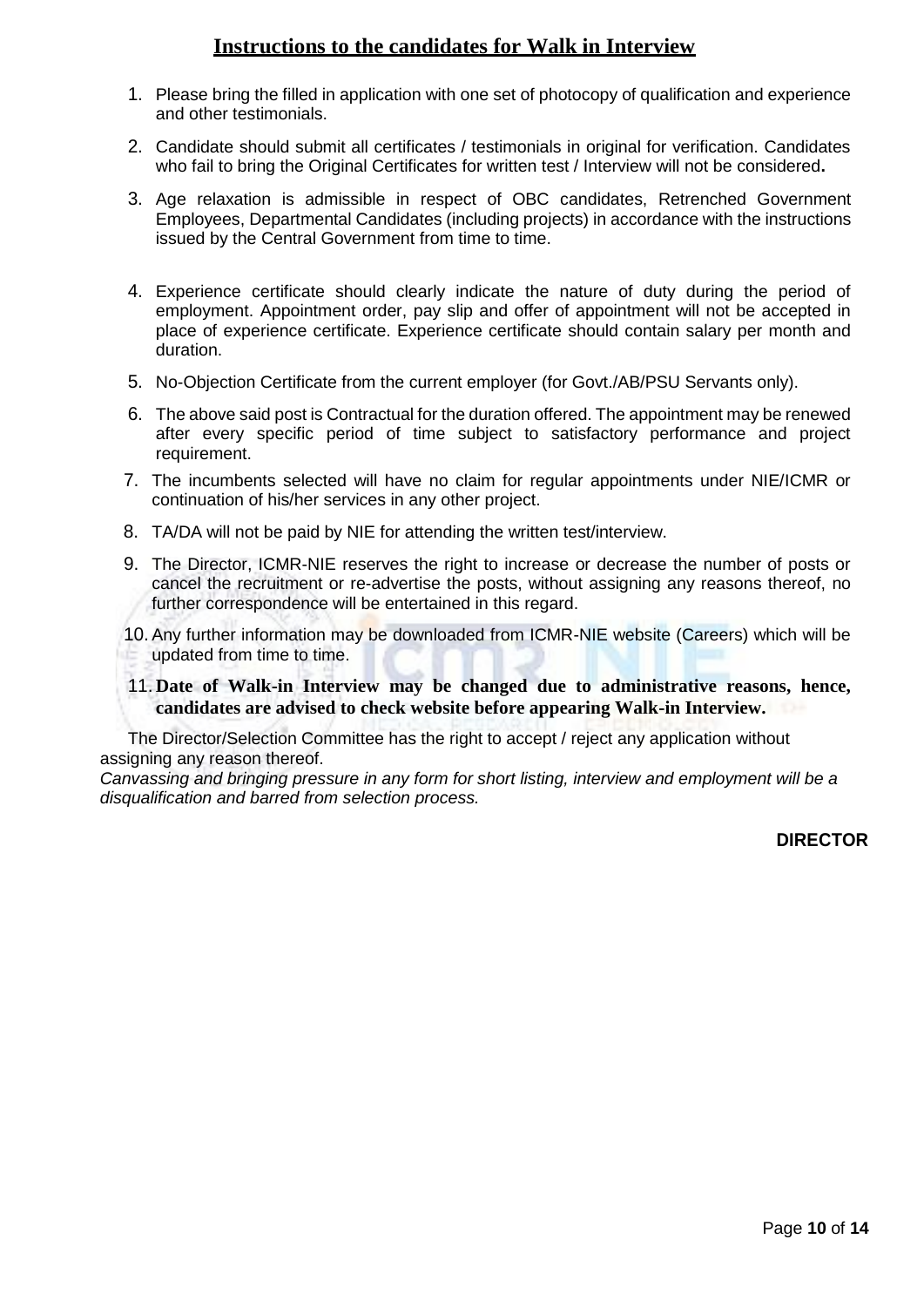### **APPLICATION FORM FOR THE PROJECT POST**

# **ICMR-NATIONAL INSTITUTE OF EPIDEMIOLOGY**

Second Main Road, TNHB, Ayapakkam, Chennai – 600 077

**Application for the post:**

RECENT PASSPORT

> SIZE COLOUR PHOTO

**Project:**

| 1)  | Name (full in block letters)                      |                                                                                                                      |  |  |
|-----|---------------------------------------------------|----------------------------------------------------------------------------------------------------------------------|--|--|
| 2)  | <b>Father's Name</b>                              |                                                                                                                      |  |  |
| 3)  | <b>Mother's Name</b>                              |                                                                                                                      |  |  |
| 4)  | Date of birth(dd/mm/yyyy)                         | ---------Years<br>--------Months<br>Days                                                                             |  |  |
| 5)  | <b>Sex</b>                                        |                                                                                                                      |  |  |
| 6)  | Applying under SC /ST /<br><b>OBC/EWS/General</b> | General/SC/ST/OBC/EWS(Circle the appropriate)                                                                        |  |  |
| 7)  | Are you Physically handicapped                    | YES /NO                                                                                                              |  |  |
| 8)  | <b>Address for communication</b><br>with pin code | <b>Applicant Name:</b><br>$S/O/D/O/C/O$ :<br>Door No:<br>Street:<br>Village/Town:<br>Post:<br>District:<br>Pin code: |  |  |
| 9)  | <b>Mobile/Phone No.</b><br>for contact            |                                                                                                                      |  |  |
| 10) | <b>Email ID (mandatory)</b>                       |                                                                                                                      |  |  |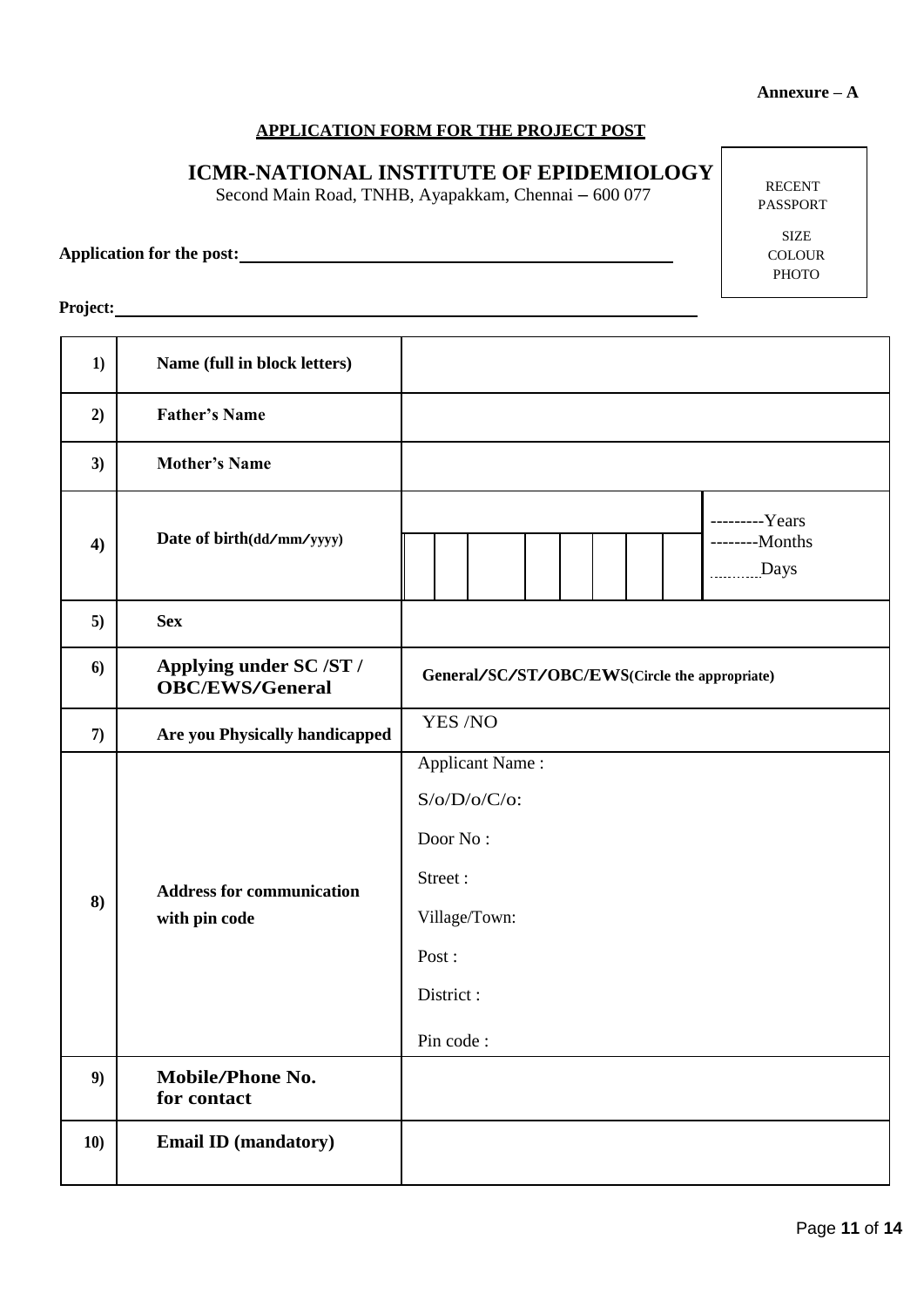## **11) Educational Qualifications**

| No. | <b>Exam Passed</b> | <b>Board /University</b> | Year of<br><b>Passing</b> | % of Marks |
|-----|--------------------|--------------------------|---------------------------|------------|
|     |                    |                          |                           |            |
|     |                    |                          |                           |            |
|     |                    |                          |                           |            |
|     |                    |                          |                           |            |
|     |                    |                          |                           |            |
|     |                    |                          |                           |            |

#### **12) Experience**

| Sl.<br>N <sub>0</sub> | Name of the Institution                                  | <b>Nature of</b><br>employment* | Date of<br>joining | Date of<br>leaving | <b>Years</b> | <b>Months</b> | <b>Days</b> |
|-----------------------|----------------------------------------------------------|---------------------------------|--------------------|--------------------|--------------|---------------|-------------|
|                       |                                                          |                                 |                    |                    |              |               |             |
|                       |                                                          |                                 |                    |                    |              |               |             |
|                       |                                                          |                                 |                    |                    |              |               |             |
|                       |                                                          |                                 |                    |                    |              |               |             |
|                       |                                                          |                                 |                    |                    |              |               |             |
|                       | <b>Total</b>                                             |                                 |                    |                    |              |               |             |
|                       | * Provide Certificate of proof in support of your claim. |                                 |                    |                    |              |               |             |

**13) Publications (attach separate sheet, if space is not enough)** 

| Sl.<br>No. | Title of the paper | Name of the journal | First/co/<br>corresponding<br>author | <b>Impact Factor</b> |
|------------|--------------------|---------------------|--------------------------------------|----------------------|
|            |                    |                     |                                      |                      |
|            |                    |                     |                                      |                      |
|            |                    |                     |                                      |                      |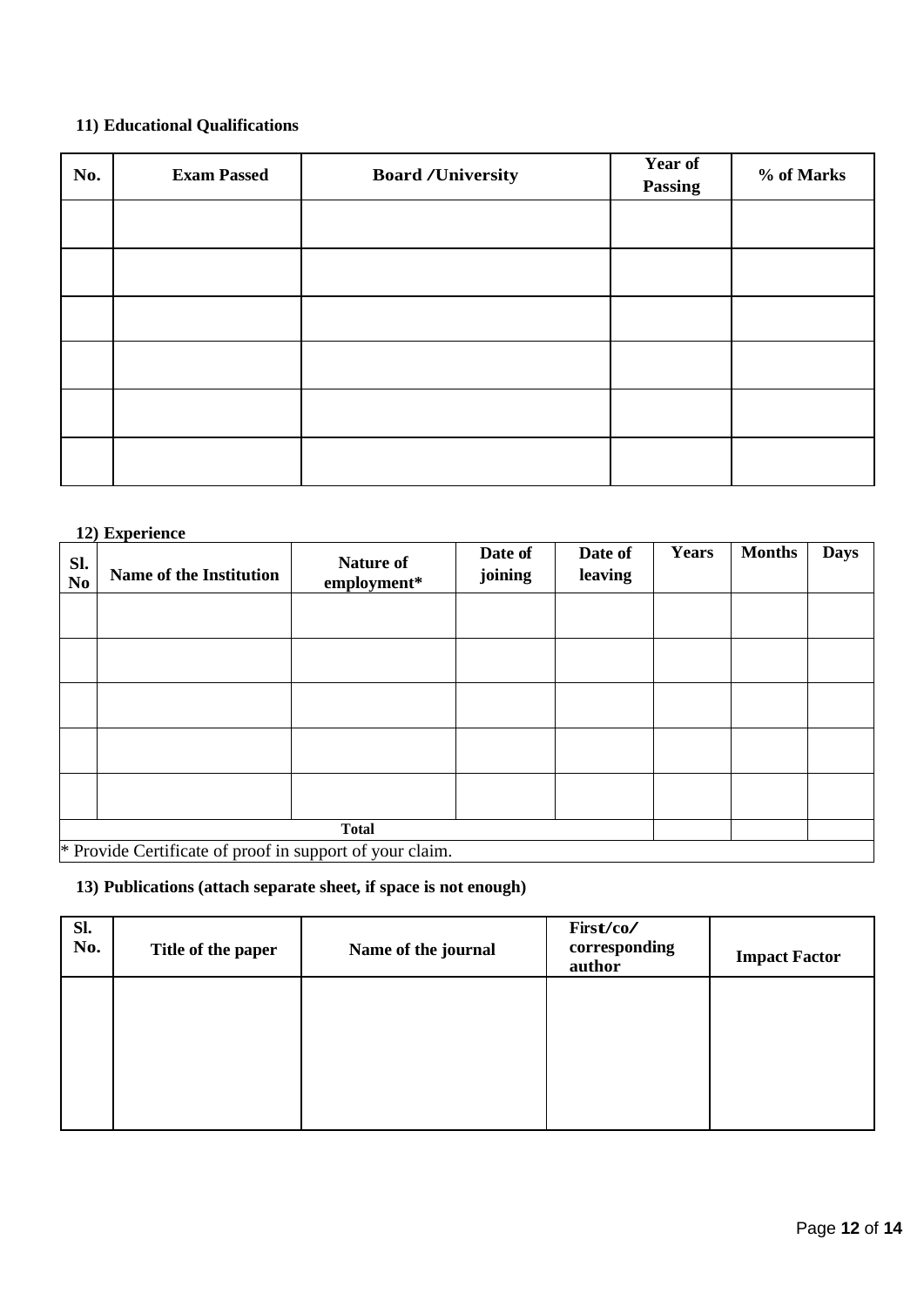#### **14) Books/Chapter (attach separate sheet, if space is not enough)**

| SI.<br>No. | <b>Title of the Book</b> | <b>ISBN</b> | Role: Author/Editor etc. |
|------------|--------------------------|-------------|--------------------------|
|            |                          |             |                          |
|            |                          |             |                          |
|            |                          |             |                          |
|            |                          |             |                          |
|            |                          |             |                          |
|            |                          |             |                          |

# **15) Projects (attach separate sheet, if space is not enough)**

| Sl.No. | Name of the project | <b>Budget (in Rs.)</b> | <b>Funding Agency</b> | Role: PI/Co-PI |
|--------|---------------------|------------------------|-----------------------|----------------|
|        |                     |                        |                       |                |
|        |                     |                        |                       |                |
|        |                     |                        |                       |                |
|        |                     |                        |                       |                |
|        |                     |                        |                       |                |
|        |                     |                        |                       |                |

## **16) Awards (attach separate sheet, if space is not enough)**

| Sl.No. | Name of the award | Type: National/International etc. | Description of the award |
|--------|-------------------|-----------------------------------|--------------------------|
|        |                   |                                   |                          |
|        |                   |                                   |                          |
|        |                   |                                   |                          |
|        |                   |                                   |                          |
|        |                   |                                   |                          |
|        |                   |                                   |                          |
|        |                   |                                   |                          |
|        |                   |                                   |                          |